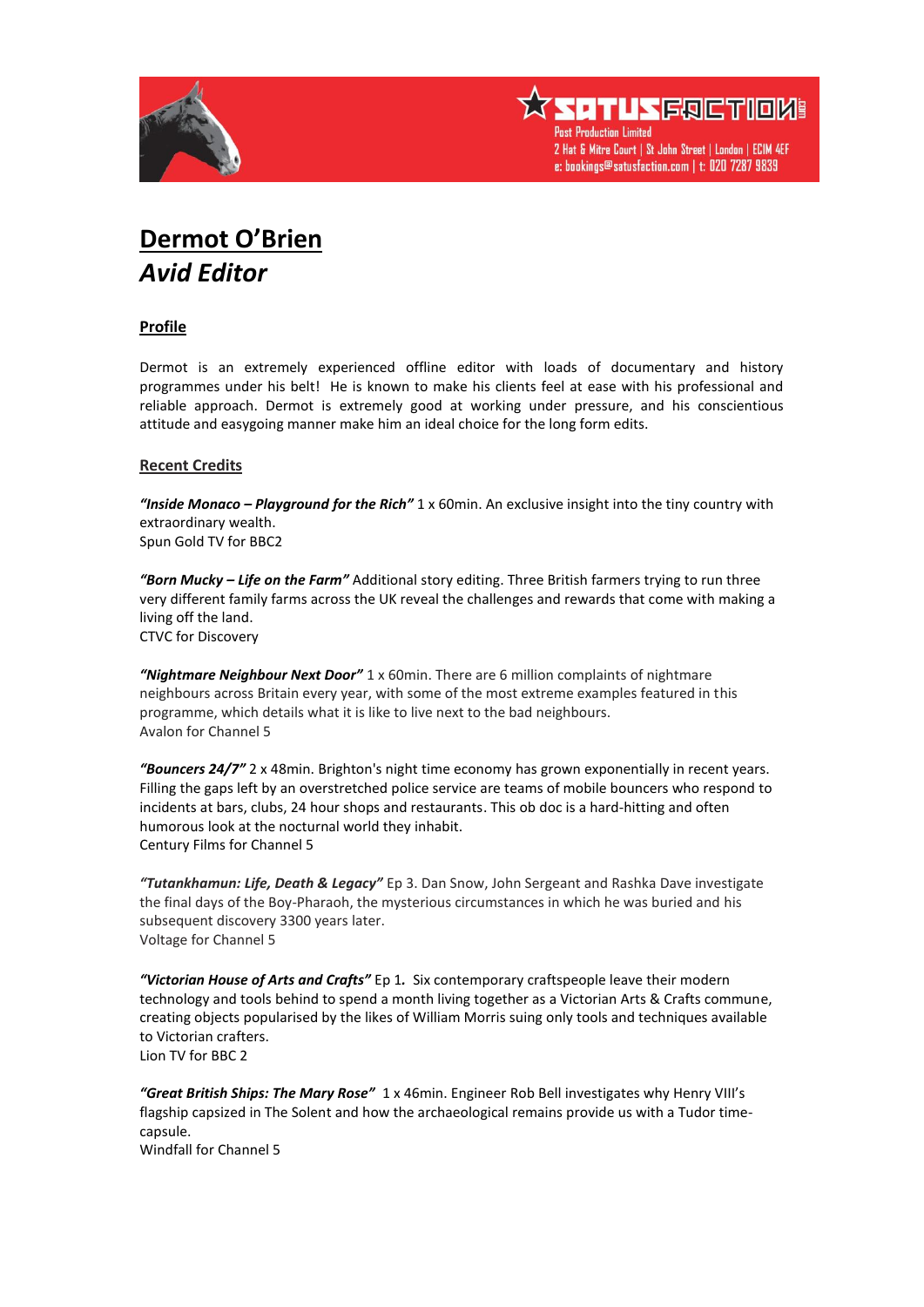*"The Loan Shop: They Lend It, You Spend It"* 1 x 48min*.* Ob doc about a chain of Credit Unions ethical savings and loans providers - in the North of England and the people who use them to access loans which they would not get from mainstream banks. Century Films for Channel 5

*"My F-ing Tourette's Family"* 1 x 60min. Primetime fact-ent. In a quiet corner of Oxfordshire, the Davies-Monk family are coming out to the world about their 9 and 13 year old sons' Tourette's. With day trips, meals out, and even their first ever holiday abroad the family confront the everyday challenges of living with the syndrome. 7Wonder for Channel 4.

*"Pompeii's Final Hours"* Ep 3. 1 x 46min. Historian Bettany Hughes, archeologist Rashka Dave and journalist John Sergeant present a countdown through the final days of life in Pompeii. Voltage TV for Channel 5

*"Utopia: In Search of a Dream"* Ep 2. 1 x 60min Academic Richard Clay examines the enduring appeal of utopias and asks what the human condition that yearns for it is. Clearstay for BBC4

*"The Great Village Green Revolution"* 1 x 90min. Science documentary following actor Robert Llewellyn as he tries to bring renewable energy to his Cotswolds village. Clearstay for BBC4

*"Restoration of the Year"* 1 x 48min. Series celebrating the best restorations of historic buildings completed within the last year. Chocolate Media for Channel 4

*"Supervet: Bionic Special"* 1 x 48min. Hard to cure pets from across the country receive cutting edge care from Noel Fitzpatrick, the 'Bionic Vet,' and his crack veterinary team. Blast Films for Channel 4.

*"The Big Spring Clean"* 1 x 48min. Phil Spencer and a team of specialists tackle the nation's clutter crisis by helping a family launch a major clear out. October Films for Channel 4

*"Hidden and Forbidden: Britain by Drone"* 1x48min. Exploring the hidden, secret and inaccessible parts of Britain.

Windfall Films for Channel 4

*"Restoring Britain's Landmarks"* 2 x 48min. Series following conservation charity The Landmark Trust as they restore historic buildings. Chocolate Media for Channel 4

*"Doctor in the House"* 1 x 59min. GP Dr Rangan Chatterjee is 'embedded' with the D'Arcy family in Shrewsbury in order to observe the behavioral and environmental elements in their everyday lives which impact upon their health. Studio Lambert for BBC 1

*"The Auction House"* Series 2, 3 x 48min. Ob doc series that goes behind the scenes with the eagleeyed collectors, opportunistic dealers, rich customers and eccentric staff of Chelsea's Lots Road Auction House. Series Producer: Anoushka Roberts, Executive Producer: Gabe Solomon. Dragonfly for Channel 4

*"Bring Back Borstal"* Ep 1, 1 x 48min. Thirteen young men, all persistent young offenders, submit to a month long stint in a 1930's style borstal. Producer/Director: Anouk Curry, Series Producer: Martin Conway. Wall to Wall for ITV1

*"World's Toughest Jobs: Tree Planting"* 1 x 59mins. Three work-shy young Brits go to British Columbia to try their hands at tree planting in the Canadian wilderness.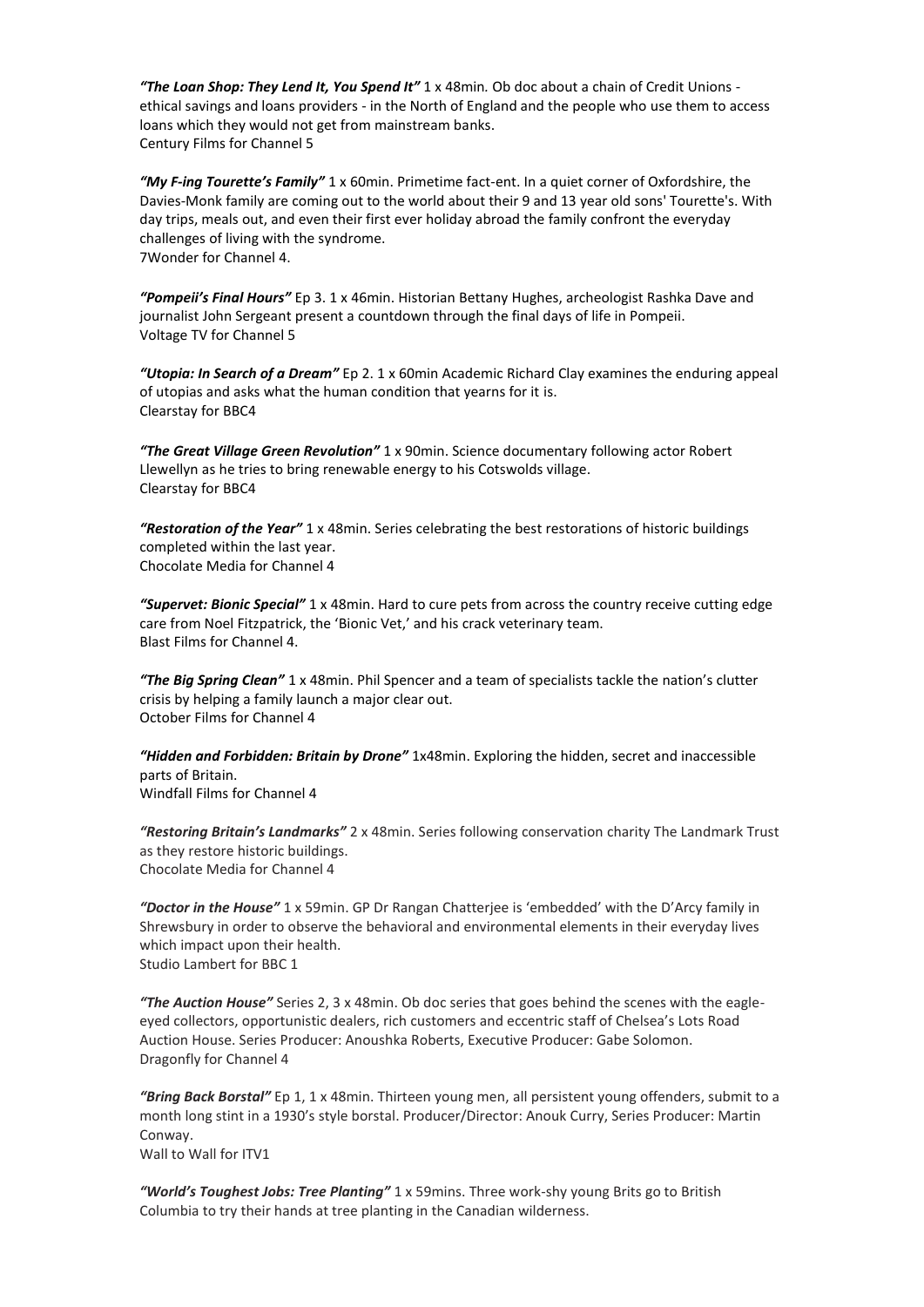Boundless Production for BBC3

*"Scrappers"* 2 x 30min. Observational documentary about a lively firm of Bolton scrap merchants. Liberty Bell for BBC1

*"The Hoarder Next Door"* Series 3 Ep 1 x 48min. Psychotherapist Stelios Kiosses helps 50 year old Michele overcome the obsessive hoarding of rabbits which has rendered her home unlivable and her husband miserable. Producer / Director: Joyce Trozzo, Series Producer: Livia Russell

*"Old Before My Time: Eating"* 1 x 60min. Cherry Healey looks at the growing problem of young people in the UK with conditions traditionally associated with older people which have been brought on by their lifestyles. Series Director: Tom Williams, Executive Producer: Claire Faragher Silver River for BBC3

*"Out With the Family"* 1 x 40min documentary aimed at the film festival circuit looking at gay parenting in the UK today and exploring the various options open to same sex couples through profiles of gay people who have started their own families. Executive Producer: Jay Hunt Violet Productions / Square Peg

*"16 Kids and Counting"* 1 x 60min ob doc featuring two very different Lancashire families counting the cost – emotional and financial – of their baby addiction. Lion TV for Channel 4

*"Doctors are Human Too"* 2 x 60min, factual entertainment. Ob doc about senior doctors, on and off duty. Producer / Director: Tom Currie. Series Editor: Jo Bishop. BBC1

*"Sing While You Work: Royal Mail"* 1 x 60min. Choirmaster Gareth Malone OBE forms a choir from the Royal Mail workers of Bristol and trains them up to compete against three other workplace choirs. TwentyTwenty for BBC 2

*"Dirty Britain Ep.2*" 1 x 48min. Ob doc looking at the people who toil to keep Britain clean: pest controllers, death scene cleaners and the country's most expensive car wash. Wild Pictures for ITV1

*"The Undateables"* 2 x 48min. Ob doc series following a group of disabled people looking for love. Edit Producer: Osca Humphries. Series Producer: Lucy Leveugle. Betty TV for Channel 4

*"Under Offer"* 1 x 30min ob doc pilot following an all-female team of estate agents on Merseyside. Edit Producer: James Christie-Miller. Executive Producer: Rob Butterfield. Ricochet for ITV1

*"Who Do You Think You Are?"* 4 x 60min (2008-2011) Various celebrities, Fiona Bruce, Chris Moyles, Jason Donovan and Sebastian Coe trace their family history. Directors: Dominic Ozanne, Harvey Lilley, Simon Chu and Kate Scholfied. Wall to Wall for BBC 1

*"Can't Take It With You"* 2 x 59min. Sir Gerry Robinson confronts some of the emotional dilemmas people face in writing a will and helps them with the often taboo process of dividing up their estate. Producer/Director: Barnaby Peel, Series Producer: Alf Lawrie TalkbackThames for BBC2

*"Great British Railway Journeys"* 3 x 29min. Michael Portillo continues his exploration of Britain by rail, with the aid of his 19<sup>th</sup> century Bradshaw's guides. Edit Producer: Colette Hooper, Series Producer: Fiona Caldwell. TalkbackThames for BBC2

*"Build A New Life In The Country"* 4 x 45min. Architectural designer Charlie Luxon follows 4 sets of couples leaving the rat race in pursuit of new lifestyles and new homes. Producer/Director: Catey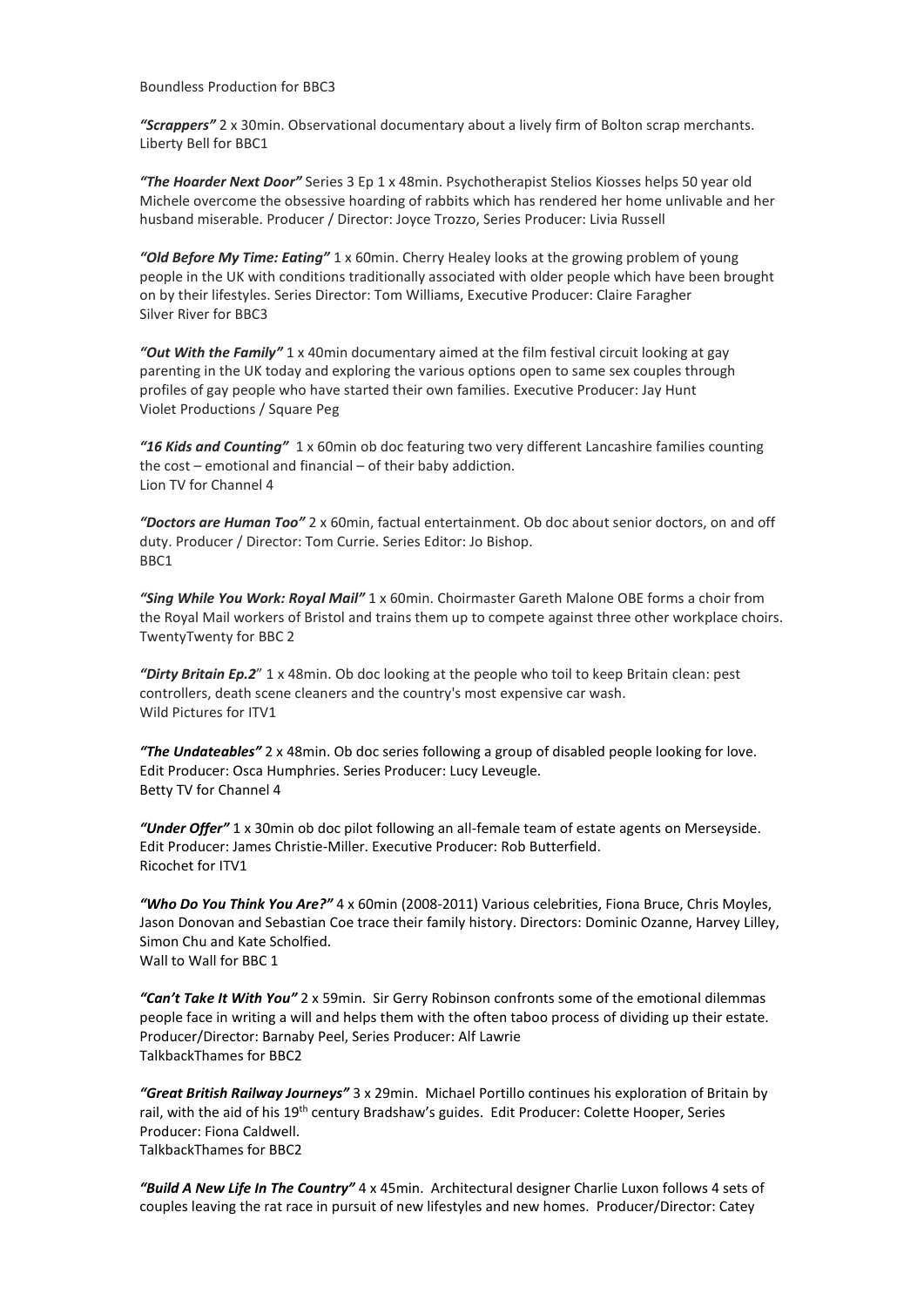Sexton, Series Producer: Emma Jones. Shine for Channel 5

*"Heirhunters"* 3 x 48min. Series following teams of probate researchers as they try to trace the nearest living relative of people who have died without leaving a will. Series Producer: Livia Russell. Flame TV for BBC1

*"Brits Who Made The Modern World"* 2 x 25min history programmes. Peter Snow delves into the untold stories of the men behind some British technological breakthroughs: the modern Formula 1 racing car and the first mobile phone network. Series Producer: Ed Booth. Raw Television for Five

*"To The Manor Bowen"* 3 x 60min observational documentary focusing on Laurence Llewelyn-Bowen and his family moving from London to a large country house. The series follows the family adjusting to their new life and transformation in their new house. Fresh One Productions for Living TV

*"The Insider"* 1 x 30min. 'Fat Boys': Classical singer Nicky Spence, himself formerly morbidly obese, examines the causes of a growing obesity epidemic among boys. Mentorn for Channel 4

*"Big Idea's That Changed the World"* 1 x 40min. 'Terrorism': Terry Waite reflects on the evolution of terrorism as a political weapon, on his experiences of dealing with terrorists and asks whether the use of violence is ever justified. Mentorn for Five

*"Dinner With Portillo"* 1 x 30min. 'Tony Blair: Ten Years On', Lively round table discussion programme hosted by former MP Michael Portillo. BBC Northern Ireland / BBC 4

*"Columbus; The Final Voyage"* 90 minute drama doc tracing the forgotten story of Christopher Columbus' final disastrous voyage into uncharted territories of the Caribbean and Central America. Lion TV / The History Channel

*"You Don't Know You're Born"* 60 minute documentary in which actress Anne Kirkbride (Deirdre Barlow from Coronation Street) steps back in time to relive her two great-grandfathers' lives as a Victorian portrait photographer in Oldham and a farm labourer in 1920s Ireland. (TX January 23rd 2007) Wall to Wall / ITV

*"Grand Designs Special: Skipton"* 1 x 75min documentary following the epic transformation of a ruined Yorkshire castle into a family home. Shot over two years with a more observational approach than previous Grand Designs projects. Director: Livia Russell Talkback / Channel 4

*"Hello Boys! The Wonderbra Phenomenon"* 1 x 50min documentary on how this 'plucky little undergarment' was the catalyst for a revolution in female sexuality. Director: Jane Cameron Class Films / Channel 4

*"Real Dad's Army: Prog 3"* 1 x 50min documentary about the little known story of the secret resistance movement formed at the start of WW2 to go underground in the event of a German occupation of Britain. Director: Jane Cameron Diverse / Channel 4

*"How Am I Different?: Shannon's Story"* 1 x 28min observational documentary looking at the life of 10 year old Shannon, an Irish Gypsy girl living in East London. Brook Lapping / Teachers' TV

*"Not Forgotten: Prog 2 – Class"* 1 x 50min documentary. Ian Hislop examines the impact of the First World War on Britain's class system by investigating the stories behind some of the names on the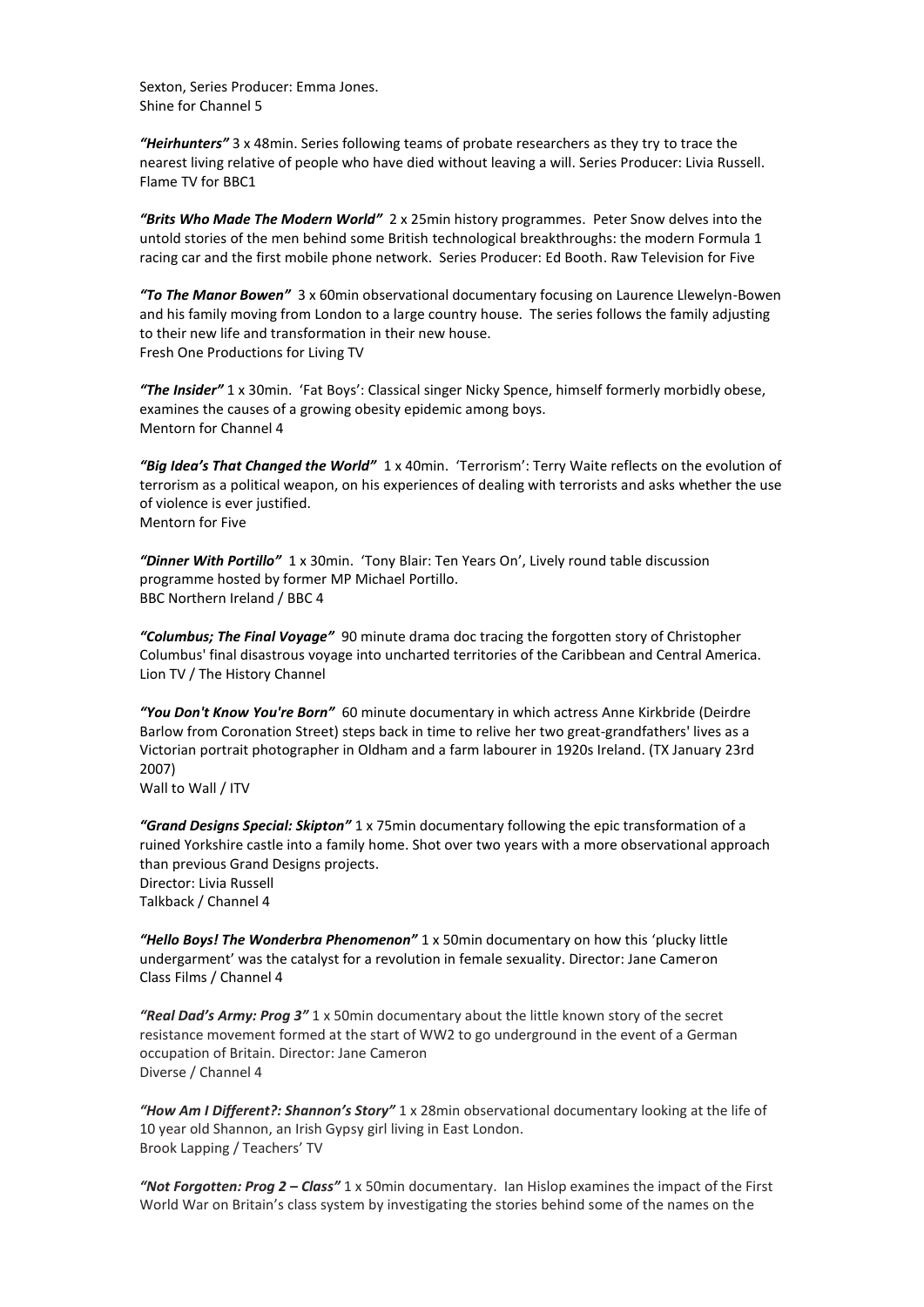many war memorials around the country. Director: Dan Clifton / Victoria Greenly. Wall to Wall / Channel 4

*"Helen of Troy"* 1 x 100min documentary (2nd half). Historian Bettany Hughes journeys through the Greece and Turkey of the Homeric epics unraveling the myths of Helen and the Trojan Wars from the realities of the late Bronze Age world. Director: Bill Locke Lion TV / Channel 4

*"Grand Designs"* 2 x 50min documentaries. Popular architecture/design programme with a strong observational angle presented by Kevin McCloud. Director: Livia Russell Talkback / Channel 4

*"Days That Shook The World"* 2 x 30min drama-docs investigating two decisive moments in history: the trial of Galileo in 1633 and Gagarin's first space flight in 1961*.* Dramatic reconstructions (with dialogue in Italian and Russian) interwoven with period archive. Director: Nic Young.Lion TV / BBC2

*"Britain's Finest Treasures"* 1 x 90min documentary. Tim Marlow presents Britain's top ten historical artifacts including Magna Carta, the Lindisfarne Gospels, Domesday Book and the Harrison chronometers, with contributions from Michael Wood, Bettany Hughes, Adam Hart Davis and Peter Snow. Director: Sabine Pusch Lion TV / Five

*"Reconnecting The Threads"* 1 x 25min documentary. Cambodia's centuries-old silk weaving craft was almost wiped out by the Khmer Rouge. This film follows the efforts of Japanese kimono master Yukio Morimoto to rekindle it by seeking out the last remaining practitioners. Director: Barnaby Peel Proudfoot Company / Nat Geo

*"Weapons That Made Britain: The Sword"* 1 x 50min documentary. Medieval weapons expert Mike Loades swashbuckles his way through British history, testing the weaponry of the day and finding out what life was like for the warriors and knights of the time*.*  Director: Tanya Cheadle Lion TV / Channel 4

*"I Met Osama Bin Laden"* 1 x 50min documentary. A portrait of the world's most wanted man through the recollections of those who encountered him on his rise to infamy. Producer / Director: Jane Bonham Carter Brook Lapping / BBC2

*"Britain's Finest Ancient Monuments"* 1 x 70min documentary. Tim Marlow and a team of experts look at Britain's most important archaeological sites including Stonehenge, Avebury, the Uffington white horse and Hadrian's Wall. Director: Sabine Pusch Lion TV / Five

*"Caterham: Survival of The Fastest"* 1 x 60min documentary film tracing the fortunes of the classic British sportscar maker over two years as it tries to move out of its niche and into the fast lane. Producer/Director: Barnaby Peel Uden Associates / BBC4

*"Derren Brown: Mind Control"* 6 x 30min programmes. Stylish edgy entertainment with psychological illusionist Derren Brown. Director: Jeremy Wooding Objective / Channel 4

*"Before The Booker"* 8 x 50min programmes. Two series of the highbrow literary discussion programme hosted by Clive Anderson. Multicamera studio shoot. Series Producer: Peter Kessler Brook Lapping / BBC4

*"Where Do We Come From?"* 2 x 50min documentaries. An archaeological travelogue across five continents: Prof Clive Gamble retraces the journeys made by primitive humans as they migrated around the world. Director: Jessica Whitehead